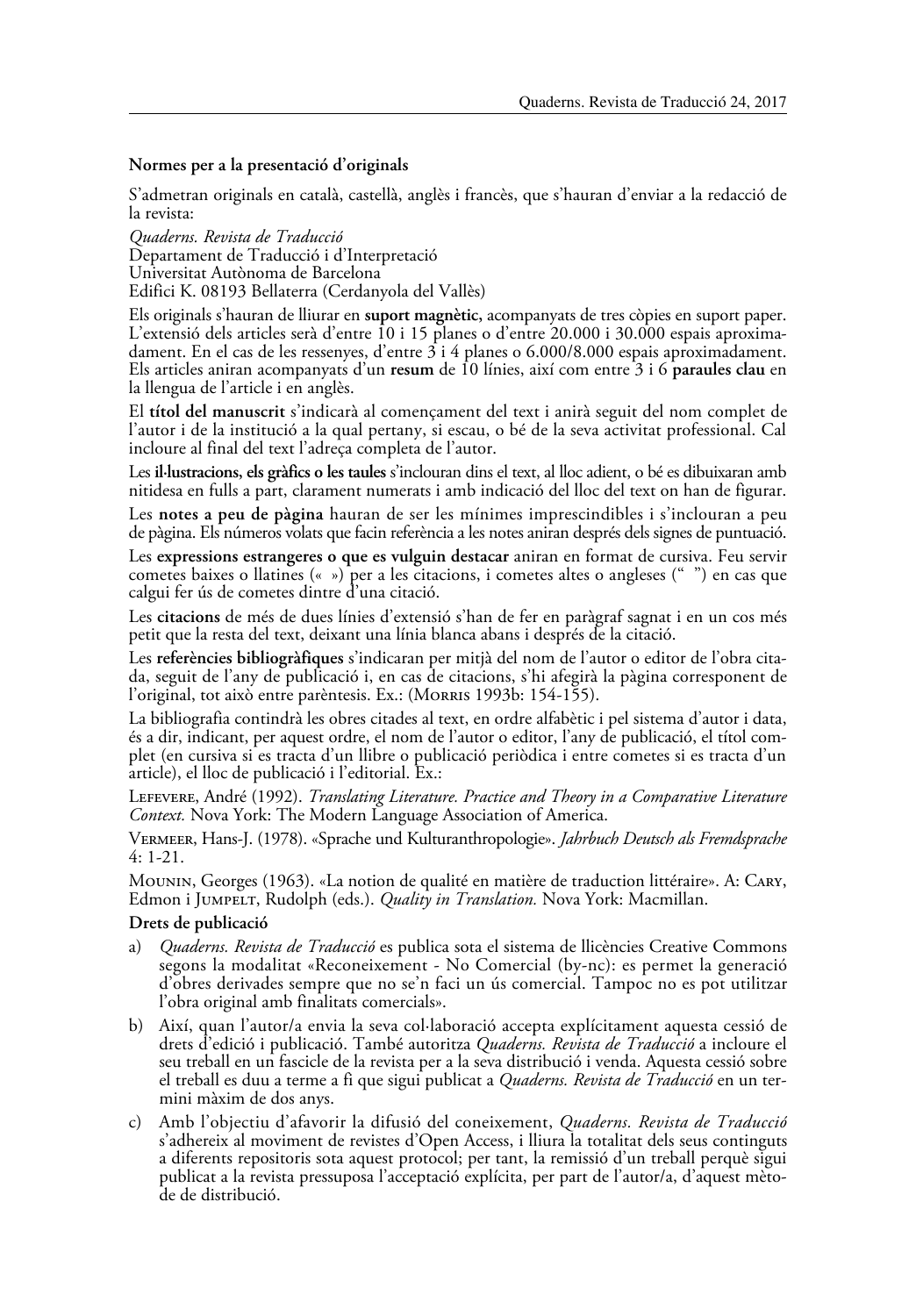## **Guidelines for contributors**

Contributions should be submitted in Catalan, Spanish, English or French, and should be sent to the editor of the journal:

*Quaderns. Revista de Traducció* Departament de Traducció i d'Interpretació Universitat Autònoma de Barcelona Edifici K. 08193 Bellaterra (Cerdanyola del Vallès)

Manuscripts should be submitted on **diskette,** together with three print-outs. Articles should be between 10 and 15 pages long (approximately 20,000-30,000 spaces). Reviews should be between 3 and 4 pages long (approximately 6,000-8,000 spaces). Articles should be accompanied by a 10-line **summary** and 3-6 **key words,** both in the language in which the article is written and in English.

The **title of the manuscript** should be given at the beginning of the text, followed by the full name of the author and the institution to which he or she belongs, or the author's profession, as appropriate. The author's full address should be included at the end of the text.

**Illustrations, graphs and tables** should either be included in the appropriate place within the text or drawn clearly on separate sheets and numbered clearly, with a corresponding indication in the text at the point where they should appear.

**Footnotes** should be kept to a minimum and should appear at the end of the text or on a separate sheet. Numbers in the text corresponding to the footnotes should be placed after the punctuation.

**Foreign words or phrases, or those that the author wishes to emphasise** should be in italics. Double inverted commas (" ") should be used for quotations, while single inverted commas (' ') should be used whenever inverted commas are required within a quotation.

**Quotations** longer than two lines should be indented and in a smaller type than the surrounding text. A space of one line should be inserted both before and after the quotation.

**Bibliographical references** should consist of the name of the author or editor of the work concerned, followed by the year of publication and, in the case of quotations, the original page number, all of which should be written in brackets, as in the following example: (Morris 1993b: 154-155).

The bibliography shold contain the works quoted in the text, in alphabetical order, according to author and date, that is, indicating, in this order, the name of the author or editor, the year of publication, the full title (in italics in the case of a book or periodical, and between commas in the case of an article), the place of publication and the publisher. Example:

Lefevere, André (1992). *Translating Literature. Practice and Theory in a Comparative Literature Context.* New York: The Modern Language Association of America.

Vermeer, Hans-J. (1978). «Sprache und Kulturanthropologie». *Jahrbuch Deutsch als Fremdsprache* 4: 1-21.

Mounin, Georges (1963). «La notion de qualité en matière de traduction littéraire». In: Cary, Edmon i Jumpelt, Rudolph (eds.). *Quality in Translation.* New York: Macmillan.

## **Publication rights**

- 1. *Quaderns. Revista de Traducció* is published under the licence system Creative Commons, according to the modality «Attribution-Noncommercial (by-nc): derivative work is allowed under the condition of non making a commercial use. The original work cannot be used with commercial purposes».
- 2. Therefore, everyone who sends a manuscript is explicitly accepting this publication and edition cession. In the same way, he/she is authorizing *Quaderns. Revista de Traducció* to include his/her work in a journal's issue for its distribution and sale. The cession allows *Quaderns. Revista de Traducció* to publish the work in a maximum period of two years.
- 3. With the aim of favouring the diffusion of knowledge, *Quaderns. Revista de Traducció* joins the Open Access journal movement, and delivers all its contents to different reposi- tories under this protocol; therefore, sending a manuscript to the journal also entails the explicit acceptation by its author/s of this distribution method.